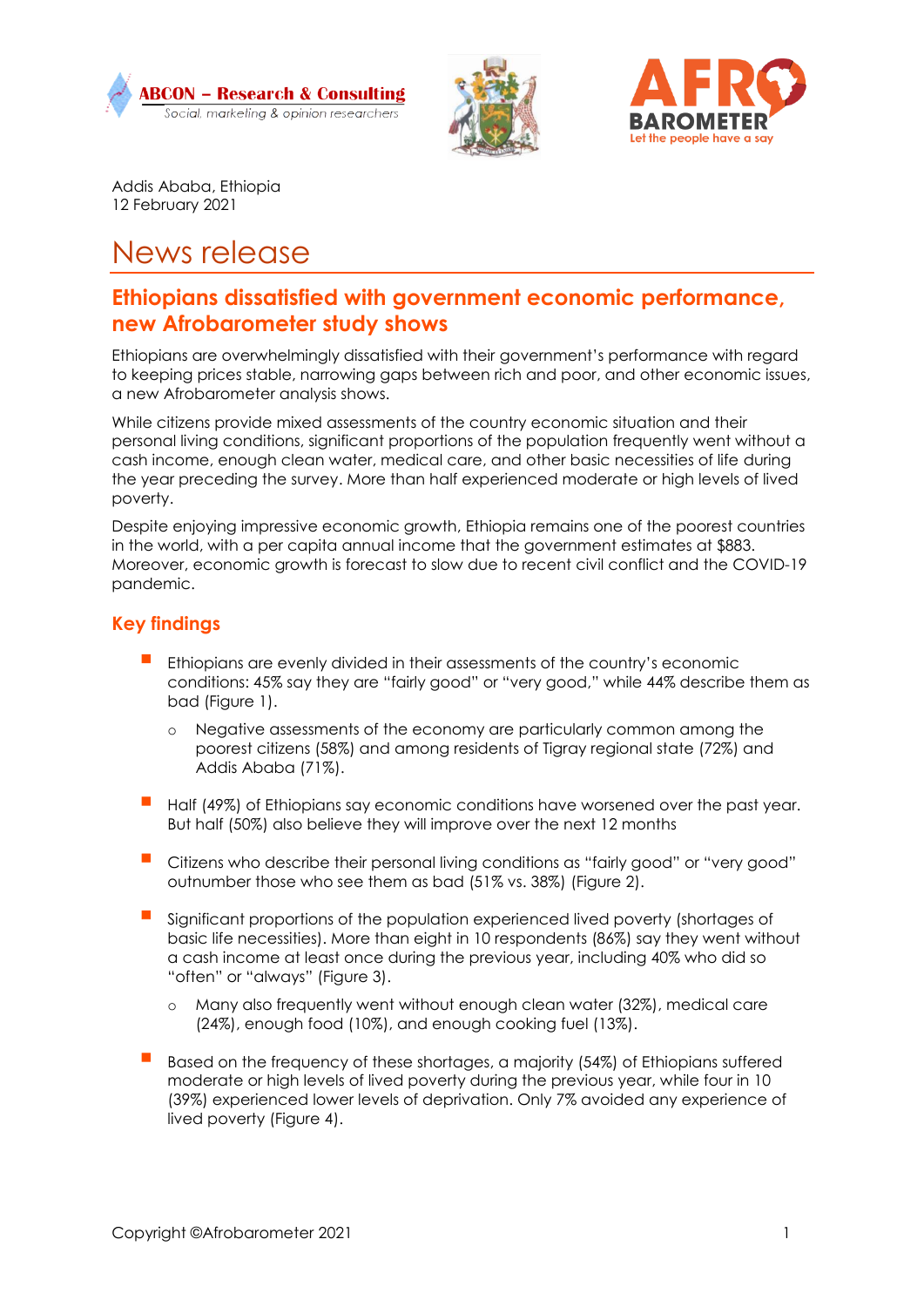

 By large majorities, citizens say the government is doing a "fairly bad" or "very bad" job of keeping prices stable, helping the poor, and handling other economic issues (Figure 5).

#### **Afrobarometer surveys**

Afrobarometer is a pan-African, nonpartisan survey research network that provides reliable data on African experiences and evaluations of democracy, governance, and quality of life. Seven rounds of surveys were completed in up to 38 countries between 1999 and 2018. Round 8 surveys in 2019/2021 are planned in at least 35 countries. Afrobarometer conducts face-to-face interviews in the language of the respondent's choice with nationally representative samples.

These findings are drawn from a survey of 2,400 adult citizens conducted in December 2019- January 2020 by ABCON Research & Consulting with financial support from Freedom House. A sample of this size yields country-level results with a margin of error of +/-3 percentage points at a 95% confidence level. A previous survey was conducted in Ethiopia in 2013.

### **Charts**



#### **Figure 1: Country's economic conditions** | Ethiopia | 2020

*Respondents were asked: In general, how would you describe the present economic conditions of the country?*



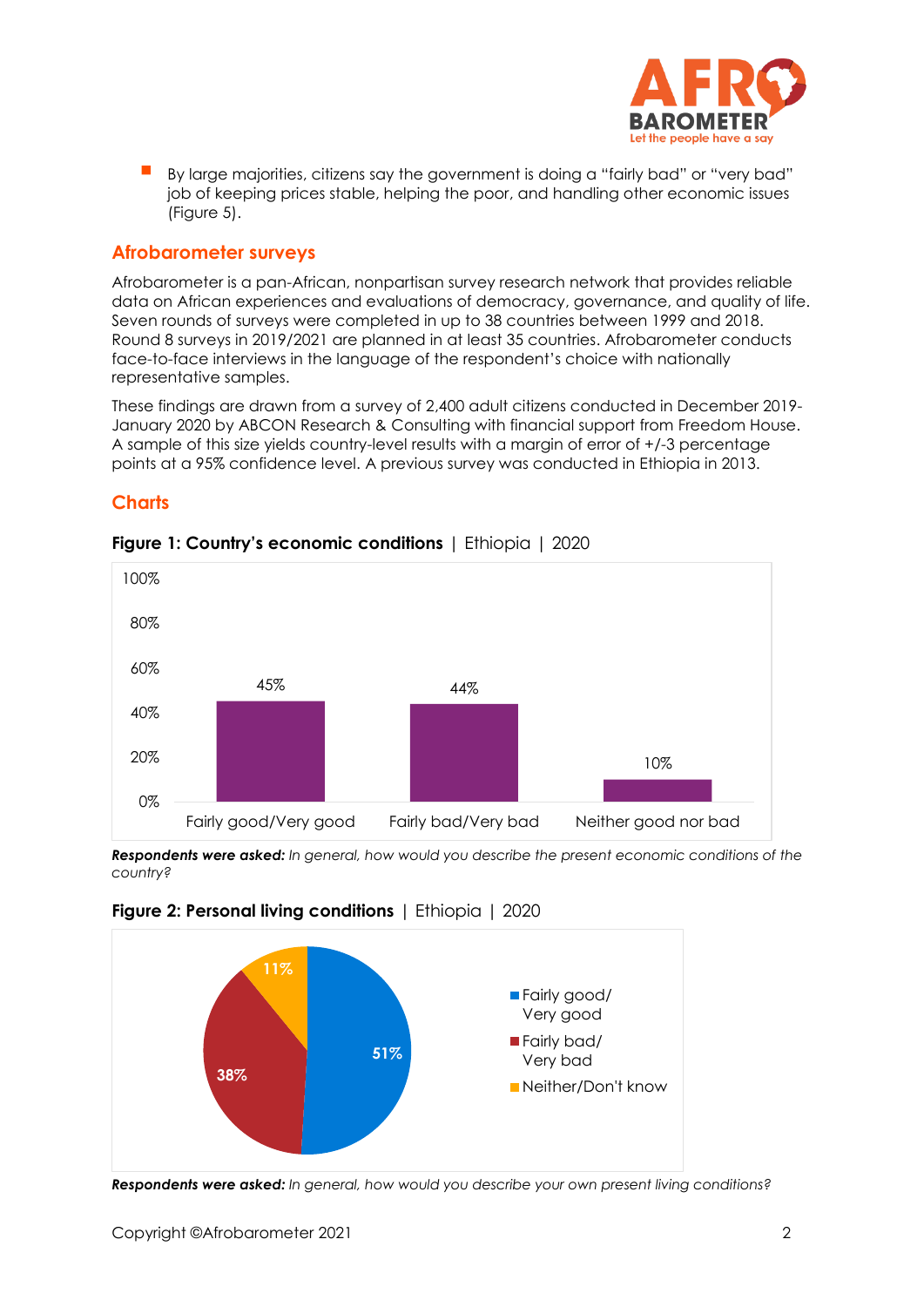



**Figure 3: Went without basic necessities in the past year** | Ethiopia | 2020

*Respondents were asked: Over the past year, how often, if ever, have you or anyone in your family gone without: Enough food to eat? Enough clean water for home use? Medicines or medical treatment? Enough fuel to cook your food? A cash income?* 

**Figure 4: Lived Poverty Index (LPI)** | Ethiopia | 2020



*The Lived Poverty Index is calculated based on the frequency with which respondents and their families went without enough food, enough clean water, medical care, enough cooking fuel, and a cash income during the previous year.*